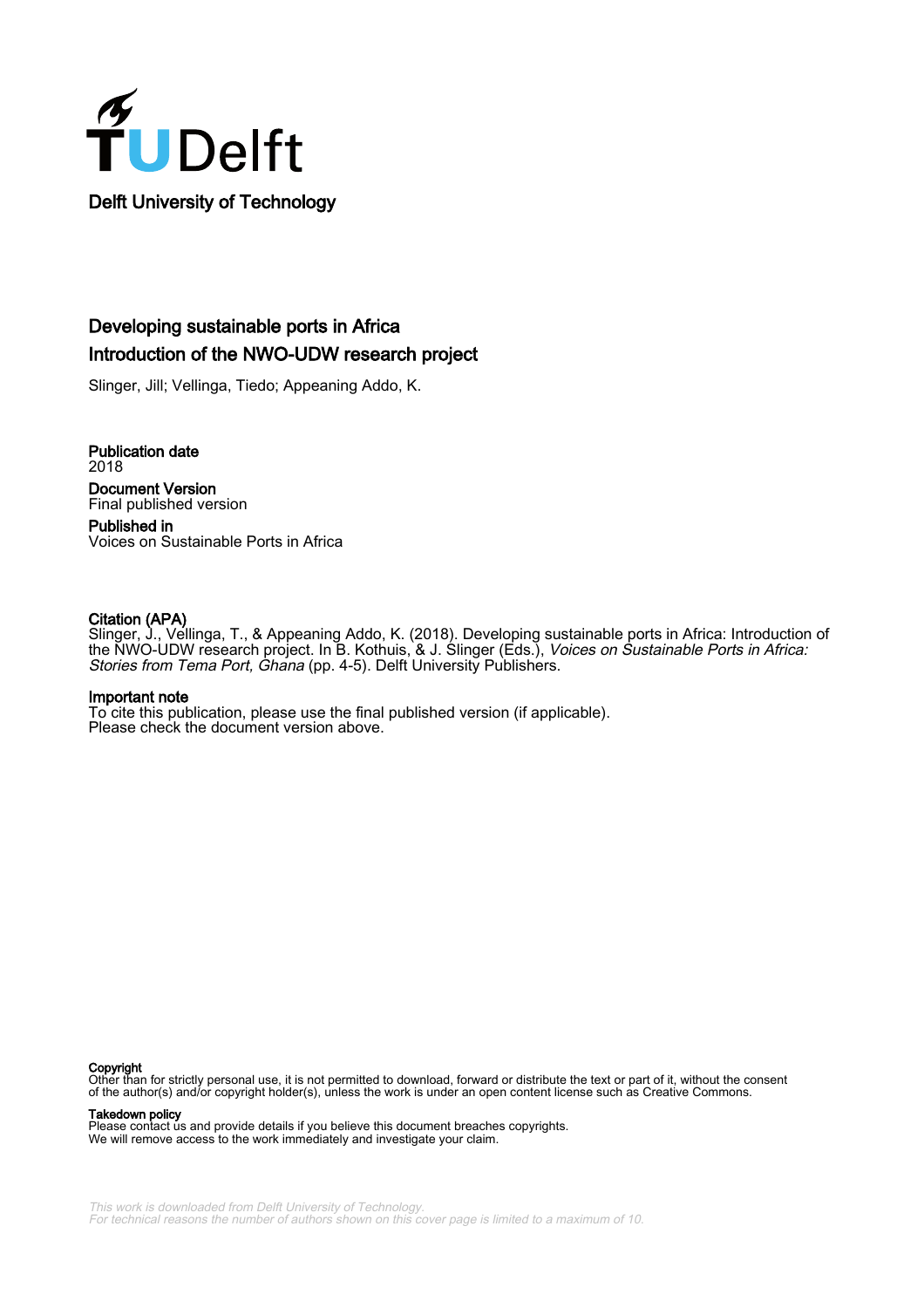# **VOICES ON SUSTAINABLE PORTS IN AFRICA** STORIES FROM TEMA PORT, GHANA

Baukje Bee Kothuis & Jill Slinger (Eds.)

The Sustainable Ports in Africa program is a collaborative multidisciplinary NWO Urbanizing Deltas of the World research project



DELFT UNIVERSITY PUBLISHERS 2018